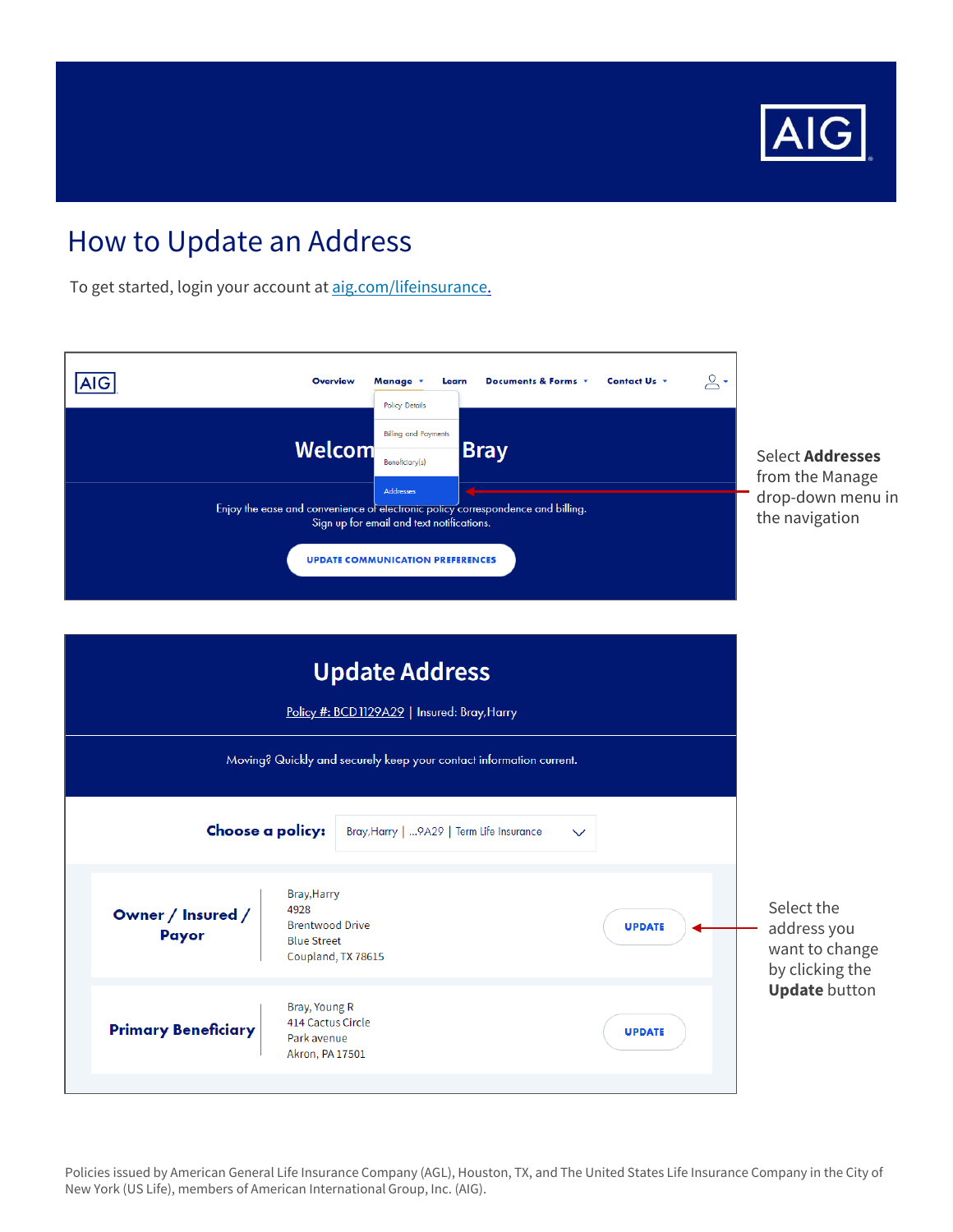## **How to Update an Address -** Page 2 of 3

|                          | <b>Update Address</b><br>Policy #: BCD1129A29   Insured: Bray, Harry                                                                                                      |                                                                                                      |
|--------------------------|---------------------------------------------------------------------------------------------------------------------------------------------------------------------------|------------------------------------------------------------------------------------------------------|
| * Country<br><b>USA</b>  | Owner / Insured / Payor Address (Bray, Harry)<br>Please enter your most current and valid street address, including apartment/suite number if applicable.<br>$\checkmark$ | Edit the current address listed<br>by clicking into the fields and<br>enter the <b>New Address</b> . |
| * Address Line 1         | <b>Address Line 2</b>                                                                                                                                                     | Select any of the available<br>boxes next to Use this address                                        |
| 4928                     | <b>Brentwood Drive</b>                                                                                                                                                    | for to make the New Address<br>the current address for those                                         |
| <b>Address Line 3</b>    | * City                                                                                                                                                                    | parties as well                                                                                      |
| <b>Blue Street</b>       | Coupland                                                                                                                                                                  | Select the box next to Apply                                                                         |
| * State                  | * Zip Code                                                                                                                                                                | this address to ALL Policies I<br><b>Own</b> to update the address on                                |
| Texas                    | 78615<br>$\checkmark$                                                                                                                                                     | all your policies to the New                                                                         |
| Use this address for:    | All Primary Beneficiary                                                                                                                                                   | <b>Address</b>                                                                                       |
| Apply this address to: V | <b>ALL Policies   Own</b>                                                                                                                                                 | <b>Click Save</b>                                                                                    |
|                          | <b>CANCEL</b><br><b>SAVE</b>                                                                                                                                              |                                                                                                      |



If the **New Address** you entered is invalid or not found in the USPS records, you will see a **USPS Address Validation**  screen.

Click **Continue with Selected Address** to complete the address change.

Click **Edit Address** to go back and edit/correct the address.

*Note: Mail will not be delivered to an address that is not found in USPS records.* 

Policies issued by American General Life Insurance Company (AGL), Houston, TX, and The United States Life Insurance Company in the City of New York (US Life), members of American International Group, Inc. (AIG).